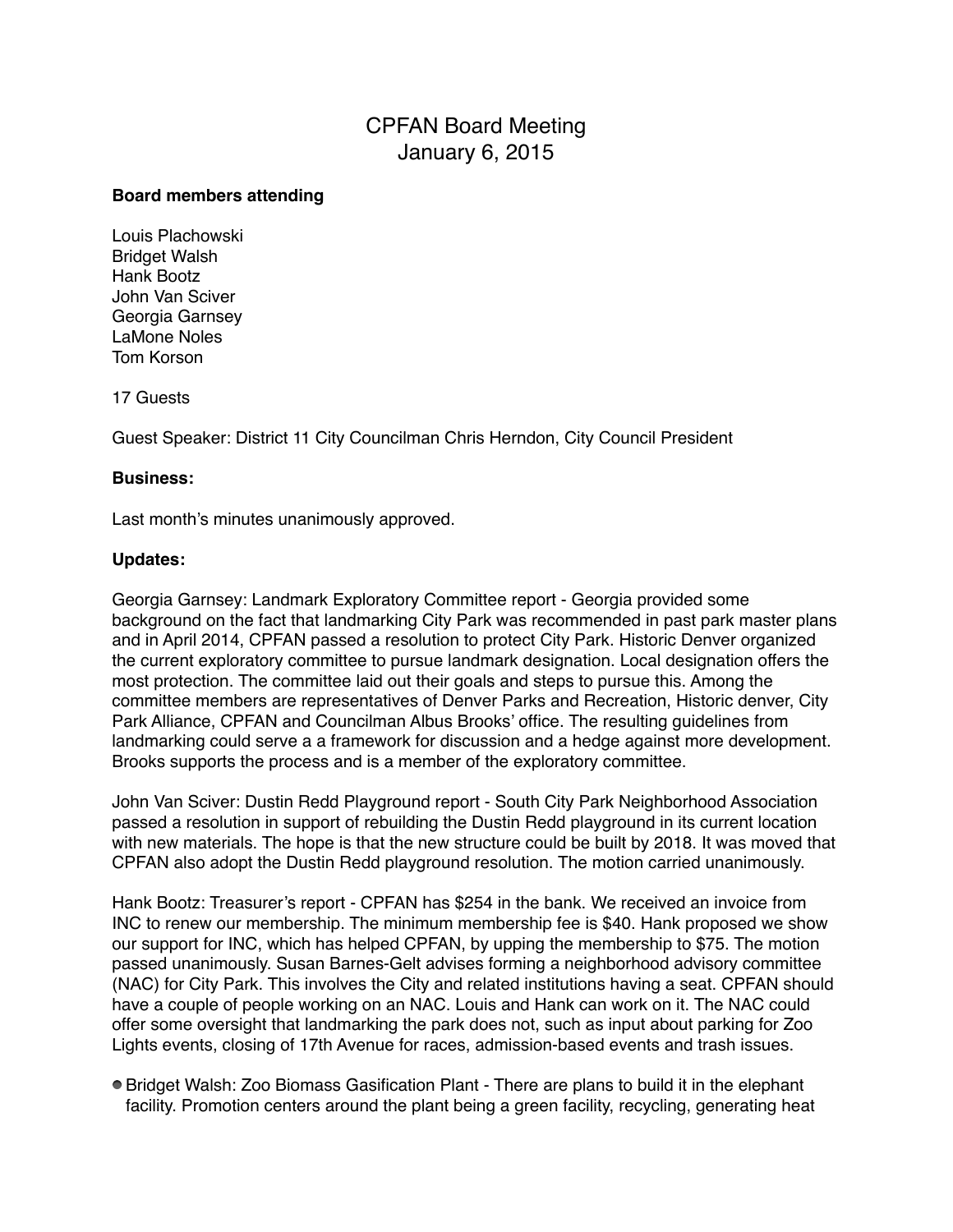with waste. The Zoo is promising that all zoo energy needs can be taken care of by this plant in the future. But this is new technology that brings risks of explosions, toxic gas, sludge, water pollution and toxic ash. Walsh is not confident this is going to be a successful project. The Zoo told City Council they will just accept poop from the zoo and park, but Zoo documents indicate the plan is to accept trash from outside sources, delivering it in dump trucks to Gate 15. A plan already exists for accepting outside trash. The Zoo will test for toxic air by monitoring air quality in the elephant habitat. Walsh found a report on risk assessment on small biomass gasification projects. The Zoo has not done a risk assessment, they are thinking about it. Walsh has sent information to City Councilman Albus Brooks and others with the City. The City Council already has approved some parts of the project, but the Zoo will need to get permits from the State. That is where CPFAN may need to focus next, to let state health officials and the Environmental Protection Agency know of our concerns. There is much concern about safety. The plan also creates transportation issue with dump trucks traveling through city park six days a week. CPFAN should have Brooks and his opponents speak on record about these issues during the upcoming City Council campaign for District 9. The election is May 5.

## **Guest Speaker:**

Chris Herndon - Changes to Denver council districts mean that Herndon will be running for District 8, not District 11, in the next election. Herndon's background includes military service, and employment at United Airlines, and Walmart. He always has volunteered a lot and found he missed public service, so he ran for City Council. Herndon promised to advocate for City Park, but is not yet decided on if he supports landmarking. First, he wants to know what it takes, and what it costs. He wants to explore if the goals can be achieved in a different way? Landmarking limits what you can do. Herndon's vision for City Park is same as it is for other major parks: appreciate open space, find balance with those who visit and those who live nearby, protect the park with so many people coming, determine the right number of events. Herndon agrees the City could have done a better job regulating Chive Fest. He wants to know how can we prevent the issues of last year and how do we do it better?

#### *Questions from the audience:*

How does the new office of special events intend to deal better with permitting? Herndon: He is impressed with what is done now.

Audience: In the past 30 years, citizens have prevented some things in the park. There has been lots of arguing. Landmarking would define what is appropriate for the park and would trigger a response and dialogue. This would be a way of establishing a vision instead of putting out fires.

- City management and city council has grown distant from the neighborhoods and what they want and what council decides. The City should try to be more responsive to neighborhoods.
- Will an event park take the pressure off the neighborhood parks?
- Herndon: Yes, it's an opportunity.

A festival site would be easier for events, toilets, police, parking. Is this being considered? Herndon: He is not aware of any talk about a designated festival park, but there could be discussions.

Audience: There needs to be more dialog with citizens on what happens in the parks.